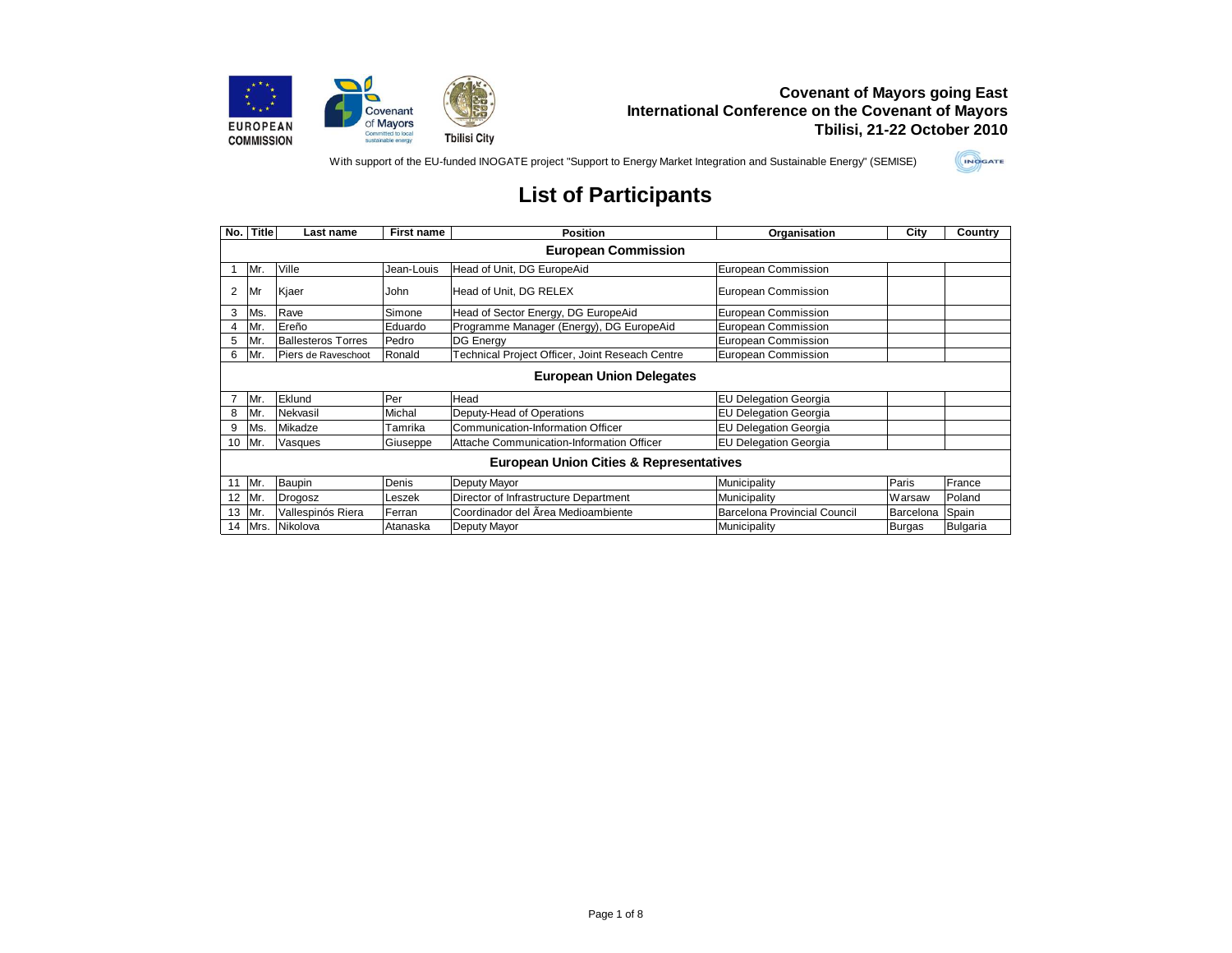

With support of the EU-funded INOGATE project "Support to Energy Market Integration and Sustainable Energy" (SEMISE)



|    |            |               |                            | <b>International Financial Institutions and Donor Organisations</b> |                                                                      |         |            |
|----|------------|---------------|----------------------------|---------------------------------------------------------------------|----------------------------------------------------------------------|---------|------------|
| 15 | Mr.        | Mironjuk      | Stefan                     | Representative                                                      | Centrum Fur Internationale<br>Migration & Entwicklung, Frankfurt     |         | Germany    |
| 16 | Mr.        | Mathissen     | Frank                      | Representative                                                      | <b>Agency NL</b>                                                     |         | Holland    |
| 17 | Ms.        | Hansen        | Catarina<br><b>Biorlin</b> | <b>Principal Banker</b>                                             | <b>EBRD</b>                                                          |         |            |
| 18 | Mr.        | Pfeffer       | <b>Markus</b>              | Sr. Loan Officer, Energy, Environment & SME Div.                    | EIB                                                                  |         |            |
| 19 | Mr.        | Andres        | Michael                    | Director, Sector Coordination South Caucasus                        | KfW                                                                  |         |            |
| 20 | Mr.        | Morvaj        | Zoran                      | National Project Manager, EE Project                                | <b>UNDP</b>                                                          |         | Croatia    |
| 21 | Mr.        | O'Brien       | John                       | Regional Technical Advisor                                          | <b>UNDP</b>                                                          |         |            |
| 22 | Mr         | Kolar         | Stanislav                  | Expert                                                              | Climate Change Programme,<br><b>ENPI</b>                             |         |            |
| 23 | Ms.        | Denker        | Astrid                     | Expert                                                              | <b>GTZ</b>                                                           |         |            |
| 24 | <b>IDr</b> | Oelschlager   | Jora                       | Team Leader, Private Sector Development                             | <b>GTZ</b>                                                           |         |            |
| 25 | Mr.        | Mejia Pinto   | Juan Carlos                | Advisor Integrated Expert CIM                                       | GTZ                                                                  |         |            |
| 26 | Ms.        | Bell          | Dorothy                    | <b>Program Support Specialist</b>                                   | <b>USAID</b>                                                         |         | <b>USA</b> |
| 27 | Mr         | <b>Ivanov</b> | Theodore                   | Director of the Projects Department                                 | Council of Europe Development<br><b>Bank</b>                         |         |            |
| 28 | <b>Ms</b>  | Warwick       | Mara                       | <b>Country Sector Coordinator</b>                                   | <b>World Bank</b>                                                    |         |            |
| 29 | Mr         | Kiziria       | Giorgi                     | Senior Country Coordination Officer                                 | Asian Development Bank                                               |         |            |
|    |            |               |                            | <b>Eastern Partnership countries Speakers</b>                       |                                                                      |         |            |
| 30 | Ms.        | Kulynych      | Iryna                      | Department Head                                                     | Municipality                                                         | Lviv    | Ukraine    |
| 31 | Mrs.       | Enukidze      | Nino                       | <b>Deputy Minister</b>                                              | Ministry of Energy                                                   | Tbilisi | Georgia    |
| 32 | Mrs.       | Beruchashvili | Tamar                      | Deputy Minister of European & Euro-Atlantic<br>Integration          | Ministry of European and Euro-<br><b>Atlantic Integration</b>        | Tbilisi | Georgia    |
| 33 | Mr.        | Zedginidze    | Georgi                     | <b>Deputy Minister</b>                                              | Ministry of Environmental<br><b>Protection and Natural Resources</b> | Tbilisi | Georgia    |
| 34 | Mr.        | <b>Kopets</b> | Anatoliy                   | <b>Executive Director</b>                                           | <b>Association "Energy Efficient</b><br>Cities of Ukraine"           | Lviv    | Ukraine    |
| 35 | Mrs.       | Okanashvili   | Teo                        | Representative                                                      | Georgian Youth Parliament                                            |         | Georgia    |
|    |            |               |                            |                                                                     |                                                                      |         |            |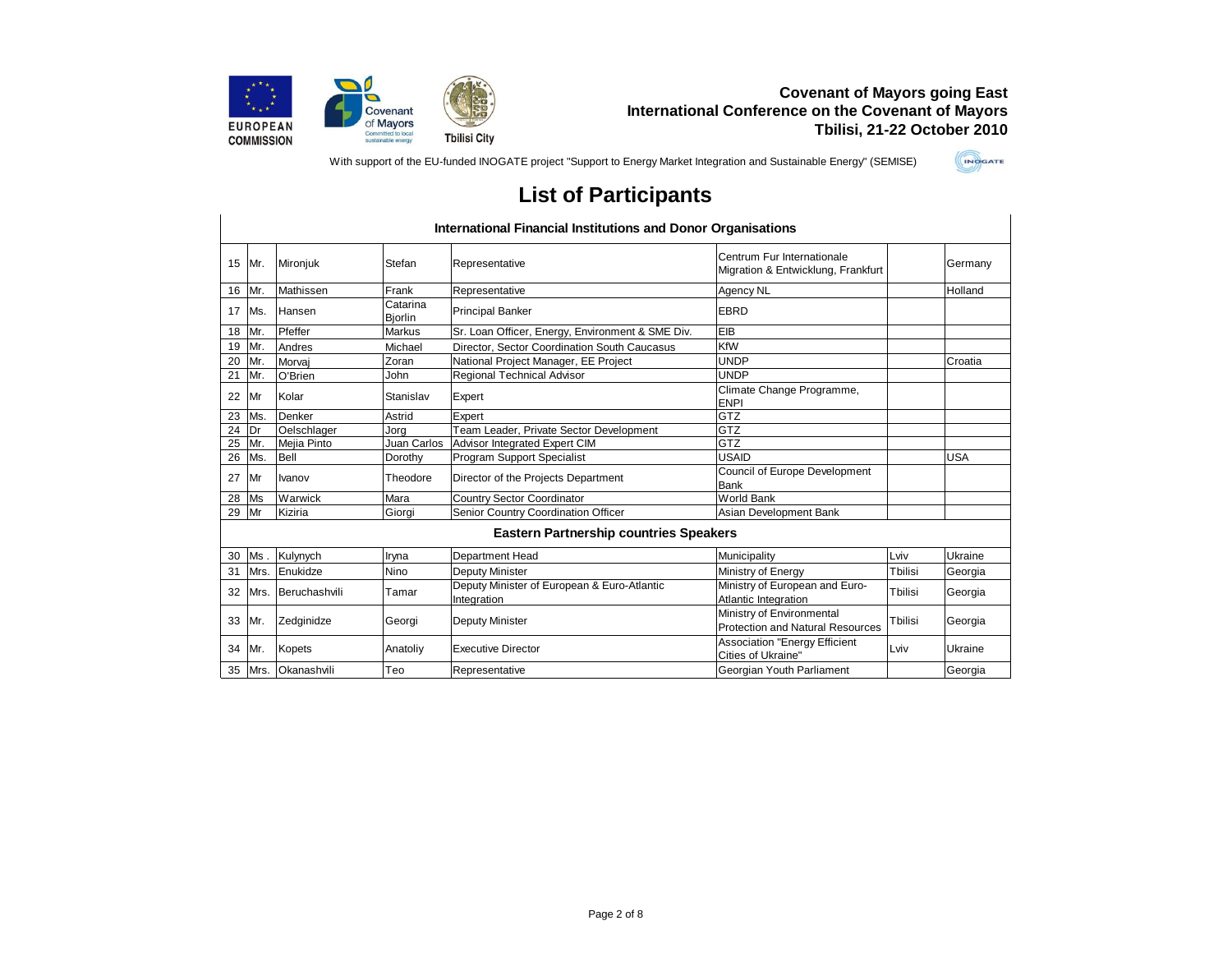

With support of the EU-funded INOGATE project "Support to Energy Market Integration and Sustainable Energy" (SEMISE)



|    |      |            |          | <b>Republic of Armenia</b>                                                         |                                                                                  |                      |                |
|----|------|------------|----------|------------------------------------------------------------------------------------|----------------------------------------------------------------------------------|----------------------|----------------|
| 36 | Mr.  | Barseghyan | Varuzhan | Mayor                                                                              | Municipality                                                                     | Vedi                 | Armenia        |
| 37 | IMr. | Babayan    | Sirekan  | Mayor                                                                              | Municipality                                                                     | Yeghegnadzor Armenia |                |
| 38 | Mr.  | Malkhasyan | Gevorg   | Mayor                                                                              | Municipality                                                                     | Sevan                | Armenia        |
| 39 | Mr.  | Yeritsyan  | Emin     | Representative                                                                     | Municipality                                                                     | Yerevan              | Armenia        |
| 40 | Mr.  | Vardanyan  | Levon    | Head of Development Department                                                     | <b>INOGATE Country Coordinator:</b><br>Minsitry of Energy & Natural<br>Resources |                      | Armenia        |
|    |      |            |          | <b>Republic of Azerbaijan</b>                                                      |                                                                                  |                      |                |
| 41 | IMr. | Rzayev     | Ramiz    | Head of Investment & Reconstruction of Industrial<br><b>Enterprises Department</b> | <b>INOGATE Country Coordinator;</b><br>Ministry of Industry & Energy             |                      | Azerbaijan     |
|    |      |            |          | <b>Republic of Belarus</b>                                                         |                                                                                  |                      |                |
| 42 | Mrs. | Moroz      | Olga     | Mayor                                                                              | Municipality                                                                     | Disna                | Belarus        |
| 43 | Mr.  | Voystrikov | Aleksei  | Head of Main Division for Strategic Development &<br>Investments                   | <b>INOGATE Country Coordinator:</b><br>Ministry of Energy                        |                      | <b>Belarus</b> |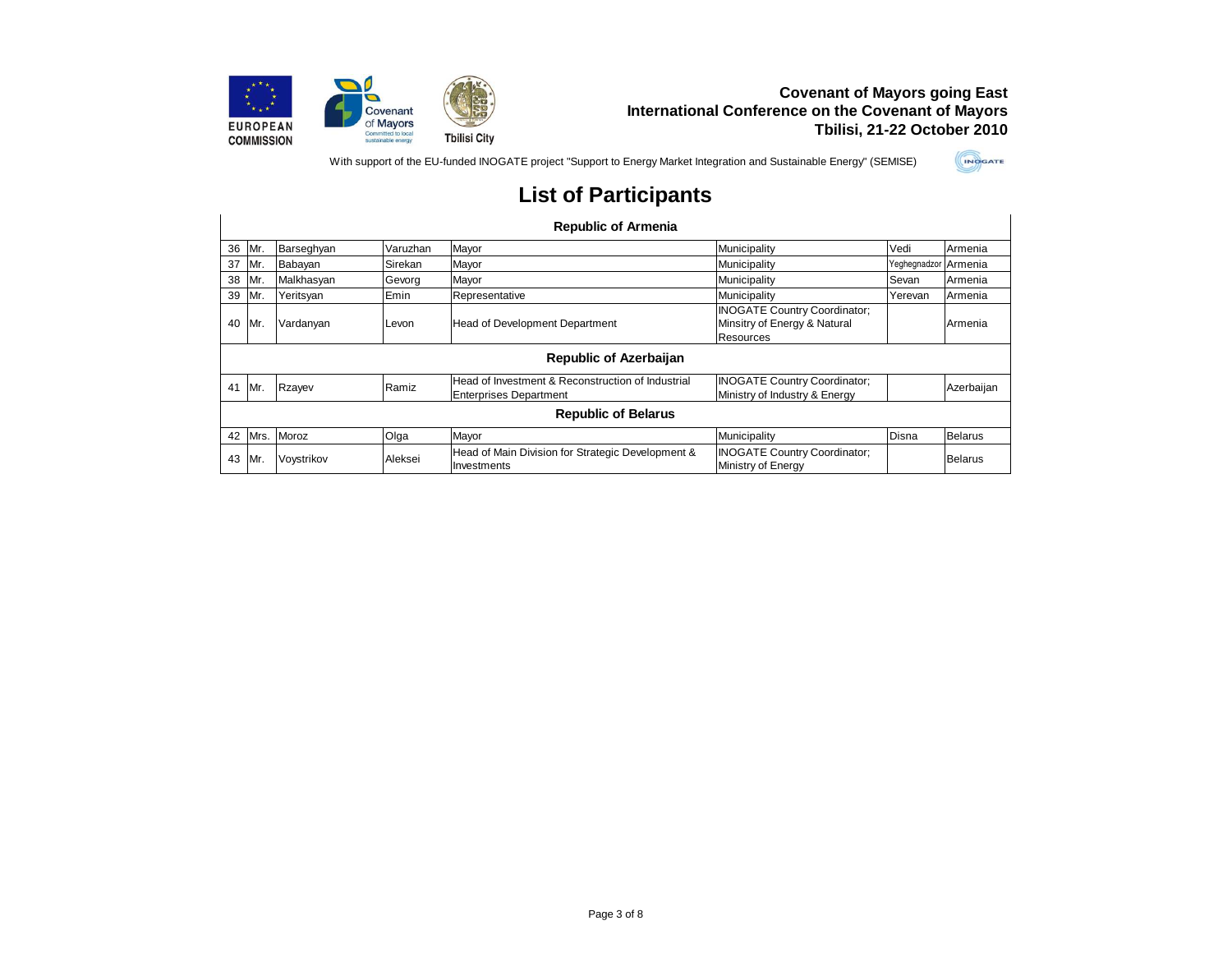

With support of the EU-funded INOGATE project "Support to Energy Market Integration and Sustainable Energy" (SEMISE)



|    |     |                |          | Georgia                                                                                |                             |         |         |
|----|-----|----------------|----------|----------------------------------------------------------------------------------------|-----------------------------|---------|---------|
| 44 | Mr. | Uqulava        | Gigi     | Mayor                                                                                  | <b>Tbilisi City Hall</b>    |         | Georgia |
| 45 | Mr. | Archuadze      | Zviad    | Head of Economic Policy Agency                                                         | <b>Tbilisi City Hall</b>    | Tbilisi | Georgia |
| 46 | Ms. | Davituliani    | Fati     | Deputy Head of Agency, Accomplishment Department Tbilisi City Hall                     |                             |         | Georgia |
| 47 | Mr. | Udzilauri      | Temur    | Deputy Head of Agency, Accomplishment Department Tbilisi City Hall                     |                             |         | Georgia |
| 48 | Mr. | Jokhadze       | Akaki    | Head of Agency, Transport Agency                                                       | <b>Tbilisi City Hall</b>    |         | Georgia |
| 49 | Ms  | Abdushelivili  | Keti     | Head of Agency, Tbilisi Corpus                                                         | <b>Tbilisi City Hall</b>    |         | Georgia |
| 50 | Mr. | Kevkhishvili   | Giorgi   | Assistant of Head of Agency, Transport Agency                                          | Tbilisi City Hall           |         | Georgia |
| 51 | Mr. | Endeladze      | Terenti  | Chief specialist                                                                       | <b>Tbilisi City Hall</b>    |         | Georgia |
| 52 | Ms. | Grdzelidze     | Maia     | Head of Department, Economic Policy Agency                                             | <b>Tbilisi City Hall</b>    |         | Georgia |
| 53 | Mr. | Salukvadze     | Mamuka   | Chief specialist, Economic Policy Agency                                               | Tbilisi City Hall           |         | Georgia |
| 54 | Mr. | Chachanidze    | Giorgi   | Chief specialist, Economic Policy Agency                                               | <b>Tbilisi City Hall</b>    |         | Georgia |
| 55 | Ms. | Mamulashvili   | Mariam   | Chief specialist, Economic Policy Agency                                               | <b>Tbilisi City Hall</b>    |         | Georgia |
| 56 | Ms. | Pataraia       | Lali     | Chief specialist, Economic Policy Agency                                               | <b>Tbilisi City Hall</b>    |         | Georgia |
| 57 | Mr. | Khugashvili    | Irakli   | Chief specialist, Economic Policy Agency                                               | <b>Tbilisi City Hall</b>    |         | Georgia |
| 58 | Mr. | Darsavelidze   | Davit    | Head of Department, Economic Policy Agency                                             | <b>Tbilisi City Hall</b>    |         | Georgia |
| 59 | Ms. | Iremashvili    | Gvantsa  | Chief specialist, Economic Policy Agency                                               | <b>Tbilisi City Hall</b>    |         | Georgia |
| 60 | Mr. | Togonidze      | Nikolozi | Head of Agency, Waste Management Agency                                                | Tbilisi City Hall           |         | Georgia |
| 61 | Mr. | Chigitashvili  | Levani   | Chief Specialist, Economic Policy Agency                                               | <b>Tbilisi City Hall</b>    |         | Georgia |
| 62 | Ms. | Javaxishvili   | Lali     | Deputy Head, Tbilisi Corpus                                                            | Tbilisi City Hall           |         | Georgia |
| 63 | Mr. | Khutsishvili   | Tornike  | Head, Department of Social Care & Culture                                              | <b>Tbilisi City Hall</b>    |         | Georgia |
| 64 | Mr. | lonatamishvili | Koki     | Chair, Economic Development, Investment Policy &<br>International Relations Commission | <b>Tbilisi City Council</b> |         | Georgia |
| 65 | Mr. | Egutia         | loseb    | Chair. Environmental Protection Interim Commission                                     | <b>Tbilisi City Council</b> |         | Georgia |
| 66 | Mr. | Chachanidze    | Giorgi   | Deputy Chair, Environmental Protection Interim<br>Commission                           | <b>Tbilisi City Council</b> |         | Georgia |
| 67 | Mr. | Akhvlediani    | Mamuka   | 1st Deputy Chair                                                                       | <b>Tbilisi City Council</b> |         | Georgia |
| 68 | Mr. | Samadashvili   | Zaal     | Chair                                                                                  | <b>Tbilisi City Council</b> |         | Georgia |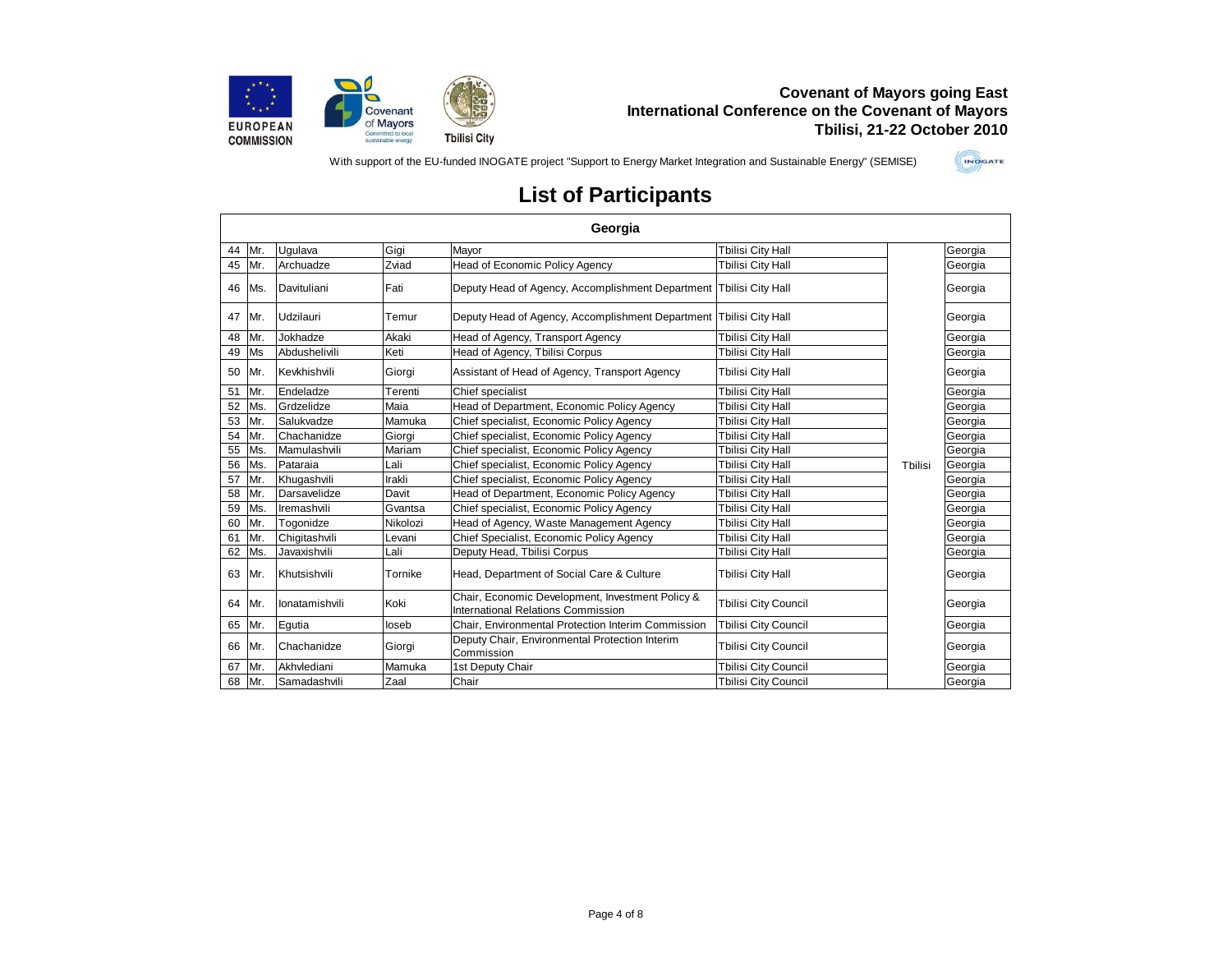

With support of the EU-funded INOGATE project "Support to Energy Market Integration and Sustainable Energy" (SEMISE)



|    |     | Georgia (cont.) |           |                                                                                   |                                                                      |                 |         |  |  |  |
|----|-----|-----------------|-----------|-----------------------------------------------------------------------------------|----------------------------------------------------------------------|-----------------|---------|--|--|--|
| 69 | Mr. | Lemonjava       | Vakhtang  | Mayor                                                                             | Municipality                                                         | Poti            | Georgia |  |  |  |
| 70 | Mr. | Khosroshvili    | Tedo      | Deputy Mayor                                                                      | Municipality                                                         | Telavi          | Georgia |  |  |  |
| 71 | Mr. | Kobalia         | Alexandre | Mayor                                                                             | Municipality                                                         | Zugdidi         | Georgia |  |  |  |
| 72 | Mr. | Gordeladze      | Davit     | Deputy Mayor                                                                      | Municipality                                                         | Kutaisi         | Georgia |  |  |  |
| 73 | Mr. | Darchia         | Avtandil  | Deputy Mayor                                                                      | Municipality                                                         | Batumi          | Georgia |  |  |  |
| 74 | Mr. | Chikovani       | Mamuka    | Mayor                                                                             | Municipality                                                         | Rustavi         | Georgia |  |  |  |
| 75 | Mr. | Alibegashvili   | Zaza      | Deputy Mayor                                                                      | Municipality                                                         | <b>Mtskheta</b> | Georgia |  |  |  |
| 76 | Mr. | Tabatadze       | Davit     | Specialist in Mayor's Office                                                      | Municipality                                                         |                 | Georgia |  |  |  |
| 77 | Mr. | Jiniuzashvili   | Zurab     | Deputy Mayor                                                                      | Municipality                                                         | Akhaltsikhe     | Georgia |  |  |  |
| 78 | Mr. | Khmaladze       | Zviad     | Chairperson                                                                       | Town Council                                                         | Gori            | Georgia |  |  |  |
| 79 | Ms. | Pirtskhelani    | Nana      | Deputy Head of International Relations & Investment<br><b>Projects Department</b> | <b>INOGATE Country Coordinator;</b><br>Ministry of Energy            |                 | Georgia |  |  |  |
| 80 | Ms. | Arabidze        | Marita    | Chief Specialist, International Relations Department                              | Ministry of Energy                                                   |                 | Georgia |  |  |  |
| 81 | Mr. | Lazrievi        | Grigol    | Head, Department of Climate Change                                                | Ministry of Environmental<br>Protection and Natural Resources        |                 | Georgia |  |  |  |
| 82 | Mr. | Tushishvili     | Mikheil   | Head, Department of Integrated Environmental<br>Management                        | Ministry of Environmental<br><b>Protection and Natural Resources</b> |                 | Georgia |  |  |  |
| 83 |     | Kekelia         | Archil    | <b>Deputy Minister</b>                                                            | Ministry of Economy and<br>Sustainable Development                   |                 | Georgia |  |  |  |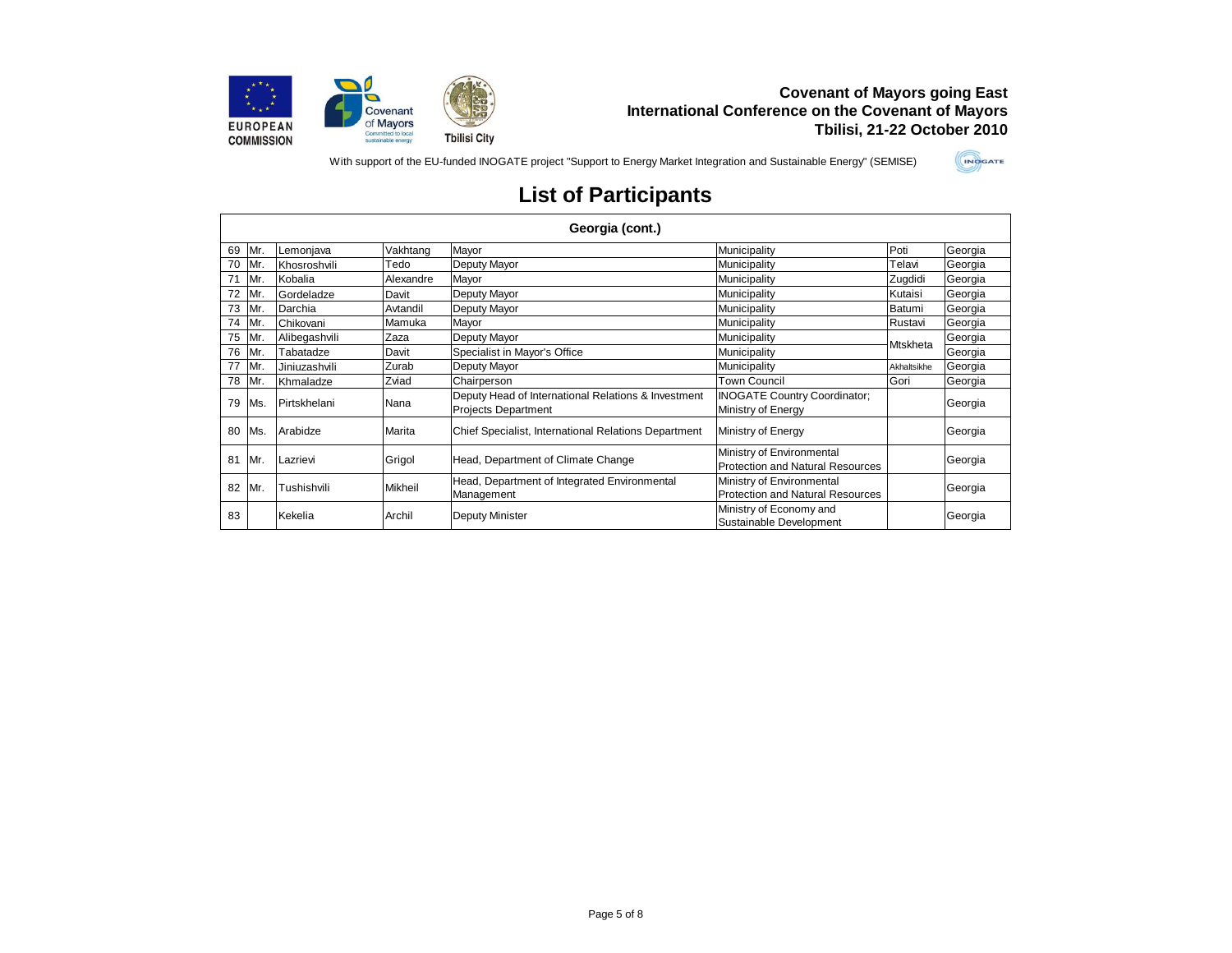

With support of the EU-funded INOGATE project "Support to Energy Market Integration and Sustainable Energy" (SEMISE)



|         |      |              |                 | <b>Republic of Kazakhstan</b>                                                   |                                                                                  |                |                        |
|---------|------|--------------|-----------------|---------------------------------------------------------------------------------|----------------------------------------------------------------------------------|----------------|------------------------|
| 84      | Mr.  | <b>Nokin</b> | Nurmukhamed     | Advisor to the Mayor                                                            | Municipality                                                                     | Aktobe         | Kazakhstan             |
| 85      | Mr.  | Buldybayev   | Kairat          | Deputy Mayor                                                                    | Municipality                                                                     |                | Taldykorgal Kazakhstan |
| 86      | Mrs. | Kanafina     | Aiym            | Deputy Mayor                                                                    | Municipality                                                                     | Pavlodar       | Kazakhstan             |
|         |      |              |                 | <b>Kyrgyz Republic</b>                                                          |                                                                                  |                |                        |
| 87      | Mr.  | Krasienko    | Viacheslav      | Deputy-Mayor                                                                    | Municipality                                                                     |                | Kyrgyzstan             |
| 88      | Mr   | Akmatbaev    | <b>Muratbek</b> | City Assemblyman                                                                | Municipality                                                                     | <b>Bishkek</b> | Kyrgyzstan             |
| 89      | Mr   | Klimenko     | Ilya            | Head of Borough Administration                                                  | Municipality                                                                     |                | Kyrgyzstan             |
| 90      | Ms.  | Kasymova     | Gulsara         | Head of Gas & Heat Supply Section of Fuel & Energy<br><b>Complex Department</b> | <b>INOGATE Country Coordinator;</b><br>Ministry of Energy                        |                | Kyrgyzstan             |
|         |      |              |                 | <b>Republic of Moldova</b>                                                      |                                                                                  |                |                        |
| 91      | Mr.  | Chirtoace    | Dorin           | Mavor                                                                           | Municipality                                                                     | Chisinau       | Moldova                |
| 92      | Mrs. | Ciumac       | Gabriela        | <b>Head of Foreign Relations Department</b>                                     | Municipality                                                                     |                | Moldova                |
| 93      | Mr.  | Raileanu     | George          | Mayor                                                                           | Municipality                                                                     | Cimislia       | Moldova                |
| 94      | Mr.  | Zagorodnii   | Gheorghe        | Mayor                                                                           | Municipality                                                                     | Cahul          | Moldova                |
| 95      | Mr.  | Panciuc      | Vasili          | Mayor                                                                           | Municipality                                                                     | <b>Balti</b>   | Moldova                |
| 96      | Mr.  | Ambros       | Alexandru       | Mayor                                                                           | Municipality                                                                     | Ungeny         | Moldova                |
| 97      | Mr.  | Gaidarji     | Fiodor          | Deputy Mayor                                                                    | Municipality                                                                     | Comrat         | Moldova                |
| 98      | Mr.  | Melnic       | Gheorge         | Mayor                                                                           | Municipality                                                                     | Drochia        | Moldova                |
| 99      | Mr.  | Croitoru     | lon             | Mayor                                                                           | Municipality                                                                     | Marinici       | Moldova                |
| 100     | Mr.  | Dragan       | lon             | Mayor                                                                           | Municipality                                                                     | Leuseni        | Moldova                |
| 101     | Mr.  | Popusoi      | Vladimir        | Mayor                                                                           | Municipality                                                                     | Orhei          | Moldova                |
| 102     | Mr.  | Sirbu        | Anatolie        | Mayor                                                                           | Municipality                                                                     | Antonesti      | Moldova                |
| 103 Ms. |      | Parsian      | Galina          | Head of Thermal Energy Department                                               | <b>INOGATE Country Coordinator;</b><br>Ministry of Economy                       |                | Moldova                |
|         |      |              |                 | <b>Republic of Tajikistan</b>                                                   |                                                                                  |                |                        |
| 104 Mr. |      | Holnazarov   | Nurmahmad       | <b>Head of Department for Electroenergetics</b>                                 | <b>INOGATE Country Coordinator:</b><br>Ministry of Energy & Industry             |                | Tajikistan             |
|         |      |              |                 | <b>Turkey</b>                                                                   |                                                                                  |                |                        |
| 105 Mr. |      | Muratoğlu    | Reha Aykul      | Head of Division within Department of Transit<br><b>Petroleum Pipelines</b>     | <b>INOGATE Country Coordinator:</b><br>Ministry of Energy & Natural<br>Resources |                | Turkey                 |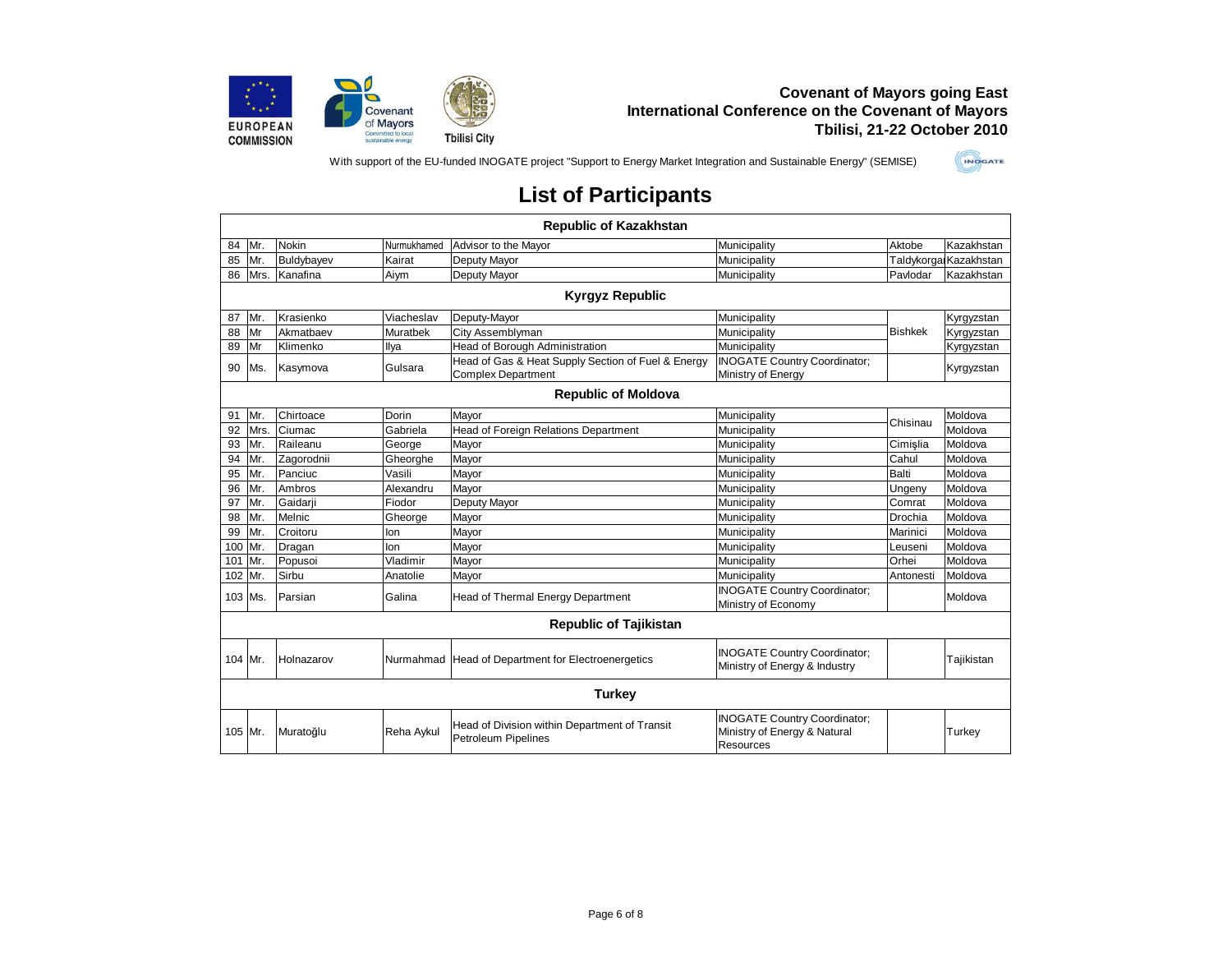

With support of the EU-funded INOGATE project "Support to Energy Market Integration and Sustainable Energy" (SEMISE)



|        | <b>Ukraine</b> |                |            |                                                                                                                                               |                                                                         |                        |            |  |  |
|--------|----------------|----------------|------------|-----------------------------------------------------------------------------------------------------------------------------------------------|-------------------------------------------------------------------------|------------------------|------------|--|--|
| 106 Mr |                | Bondar         | Yurii      | Head of Commission on housing, utilities and energy                                                                                           | Municipality                                                            | Kiev                   | Ukraine    |  |  |
|        | 107 Mr.        | Lisovyk        | Viacheslav | Head of Fuel EE department                                                                                                                    | Municipality                                                            |                        | Ukraine    |  |  |
| 108 Mr |                | Kobzarev       | Oleksandr  | Chairperson of Utitlity                                                                                                                       | Municipality                                                            | Lviv                   | Ukraine    |  |  |
|        | 109 Mr.        | Regelyuk       | Volodymyr  | Deputy Mayor                                                                                                                                  | Municipality                                                            | Mogyliv-<br>Podilskyi  | Ukraine    |  |  |
|        | 110 Mr.        | Leskiv         | Dmytro     | Adviser to the Mayor                                                                                                                          | Municipality                                                            | Kovel                  | Ukraine    |  |  |
|        | 111 Mr.        | Fedorov        | Vasylyi    | Deputy-Mayor                                                                                                                                  | Municipality                                                            | Voznesensk             | Ukraine    |  |  |
|        | 112 Mr.        | Syvenko        | Oleksandr  | Deputy-Mayor                                                                                                                                  | Municipality                                                            | Pryluki                | Ukraine    |  |  |
|        | 113 Mr.        | Grechanyi      | Volodymyr  | Deputy-Mayor                                                                                                                                  | Municipality                                                            | Smila                  | Ukraine    |  |  |
|        | 114 Mr.        | Lyagutko       | Yurii      | <b>Head of Department</b>                                                                                                                     | Municipality                                                            | Kamenets-<br>Podilskyi | Ukraine    |  |  |
|        | 115 Mr.        | <b>Shmalts</b> | Oleksandr  | Mayor                                                                                                                                         | Municipality                                                            | Sverdlovsk             | Ukraine    |  |  |
|        | 116 Ms         | Semchuk        | Natalia    | Energy Commission, in charge of SEAP                                                                                                          | Municipality                                                            | Brody                  | Ukraine    |  |  |
|        | 117 Mr.        | Vygivskyy      | Volodymyr  | 1st Deputy Mayor                                                                                                                              | Municipality                                                            | Korosten               | Ukraine    |  |  |
|        | 118 Mr.        | Ostrianin      | Yurii      | Deputy Mayor                                                                                                                                  | Municipality                                                            | Slavutych              | Ukraine    |  |  |
|        | 119 Ms         | Tson           | Oksana     | Expert in Municipal Energy Planning                                                                                                           | Municipality                                                            | Myrgorod               | Ukraine    |  |  |
|        |                |                |            | <b>Republic of Uzbekistan</b>                                                                                                                 |                                                                         |                        |            |  |  |
|        | 120 Mr.        | Turgunov       | Djakhangir | Principal Specialist of Information & Analysis<br>Department on Issues of Fuel & Energy Complex,<br>Metallurgy, Machinery & Chemical Industry | <b>INOGATE Country Coordinator;</b><br>Cabinet of Ministers, Uzbekistan |                        | Uzbekistan |  |  |